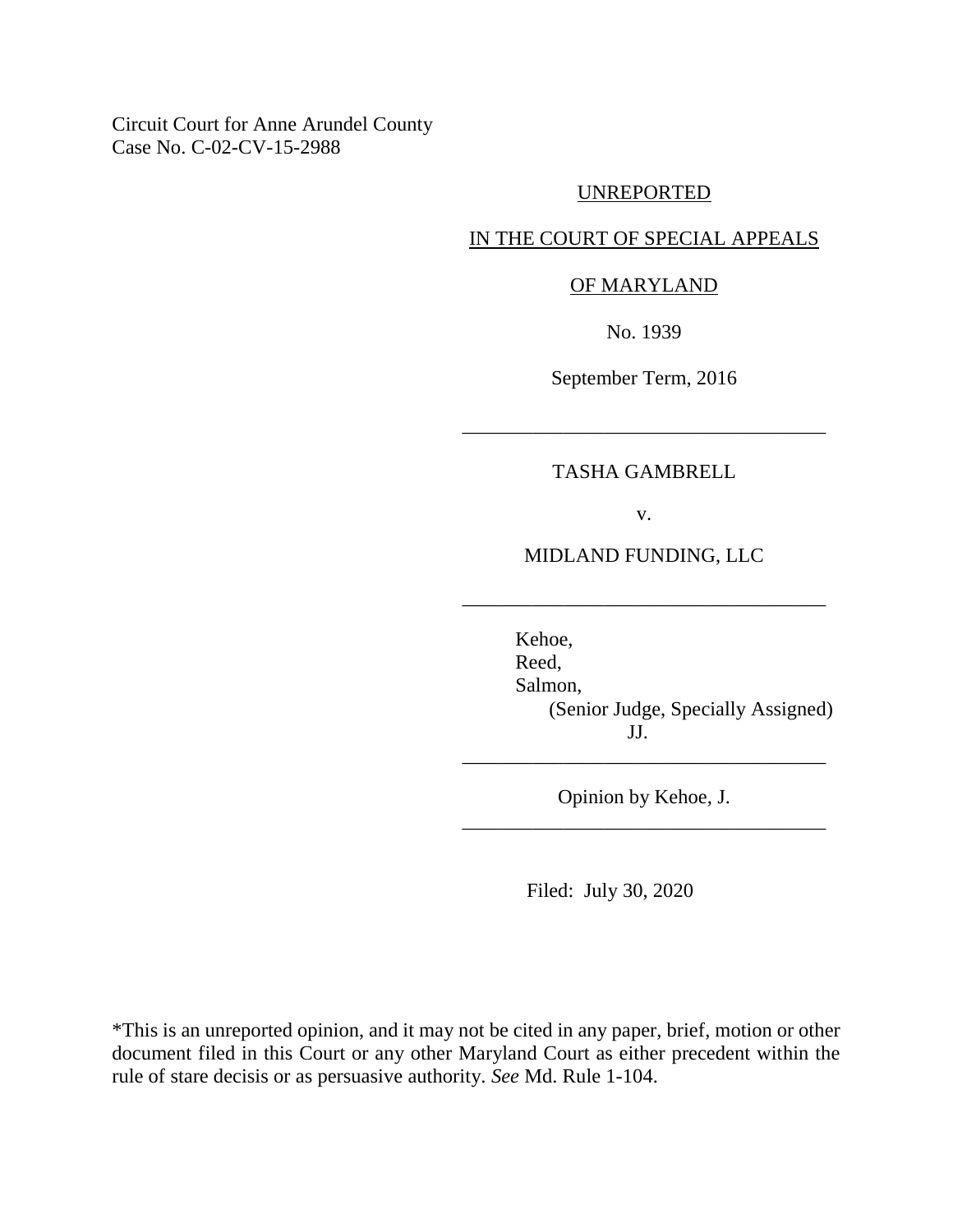This is an appeal from a judgment of the Circuit Court for Anne Arundel County, the Honorable William C. Mulford, II, presiding, that dismissed Tasha Gambrell's proposed class-action complaint against Midland Funding, LLC. Ms. Gambrell has appealed and presents us with four issues, which we have rephrased and reordered as follows:

- 1. Did the circuit court err in ruling that Gambrell's unjust-enrichment and statutory claims for damages were barred by the statute of limitations?
- 2. Did the circuit court err in ruling that Gambrell's claims for declaratory relief could only be filed in the District Court of Maryland, sitting in Montgomery County, or in the Circuit Court for Montgomery County?
- 3. Did the circuit court properly disregard Midland's arguments that previous decisions of this Court should be overturned or do not apply?
- 4. Is Midland estopped from arguing that it was not required to be a licensed collection agency by virtue of its settlement agreement with the Maryland Collection Agency Licensing Board?

As we will explain, the circuit court did not err in ruling that Gambrell's claims for

damages are time-barred. The decision of the Court of Appeals in *LVNV Funding LLC v.* 

*Finch* (*Finch III*), 463 Md. 586 (2019),<sup>1</sup> is dispositive of the other contentions. We will

affirm the judgment of the circuit court.

 $\overline{a}$ 

<sup>1</sup> To distinguish the Court of Appeals' decision from *Finch v. LVNV Funding, LLC* (*Finch I*), 212 Md. App. 748, *cert. denied*, 435 Md. 226 (2013), and *LVNV Funding LLC v. Finch* (*Finch II*), No. 1075, 2017 WL 6388959 (Md. Ct. Spec. App. 2017), *vacated*, 463 Md. 586 (2019).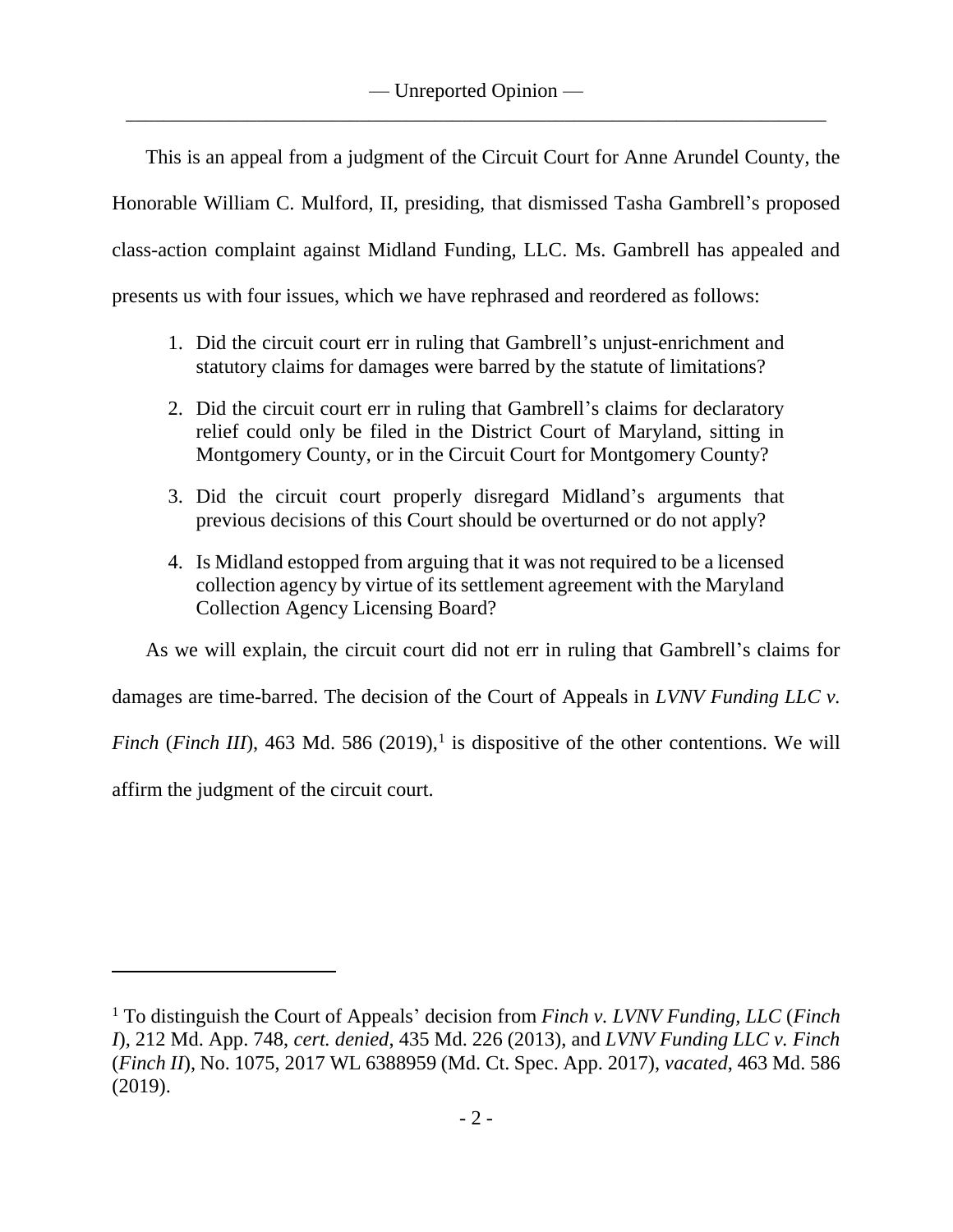# **Background**

## *The Collection Action*

Midland is a consumer-debt buyer, that is, it purchases bulk portfolios of past-due consumer debt from lenders for purposes of collection. *See Finch III*, 463 Md. at 593–94 (describing the debt-buying industry). At some point (the exact date is unclear), Midland acquired the right to enforce the unpaid balance on a credit card account owed by Tasha Gambrell, a resident of Montgomery County. On July 14, 2008, Midland filed a collection action against her in the District Court of Maryland, sitting in Montgomery County. Gambrell was served with the complaint, but she did not file a notice of intention to defend. As a result, affidavit judgment was entered in Midland's favor on October 8, 2008, in the amount of \$2,420.97, plus costs and interest. On November 20, 2009, Midland received a \$251.32 payment towards the judgment. Thereafter, Gambrell voluntarily paid the full principal amount of the judgment. Midland collected the post-judgment interest through a writ of garnishment, entered on April 26, 2011. An order of satisfaction was filed on November 28, 2011.

## *Midland's Licensing Status*

The Maryland Collection Agency Licensing Act ("MCALA")<sup>2</sup> requires debt collection agencies to obtain licenses from the Maryland Collection Agency Licensing Board. *Finch* 

<sup>&</sup>lt;sup>2</sup> Md. Code, §§ 7-101 to -502 of the Business Regulation Article ("Bus. Reg.").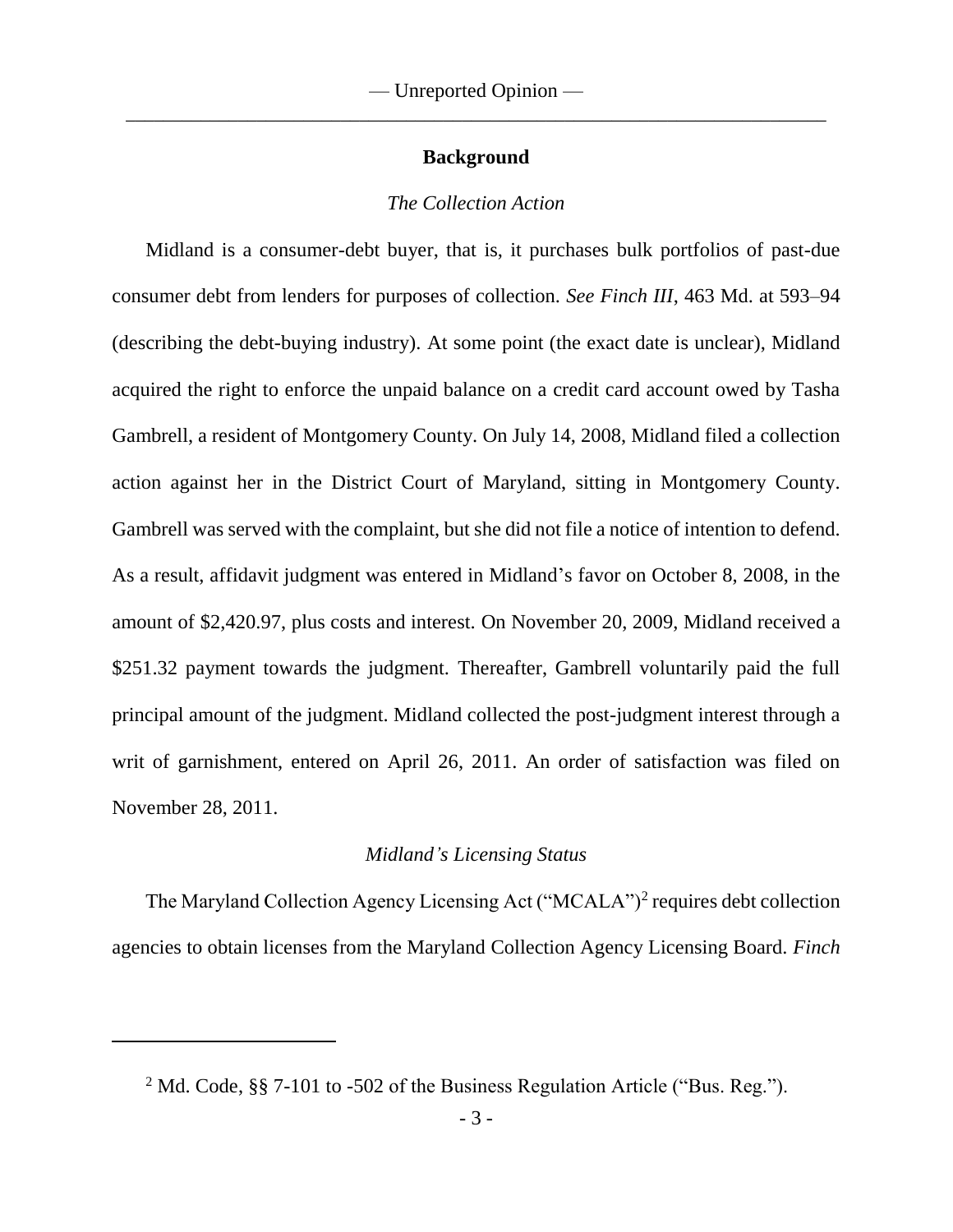*III*, 463 Md. at 595. The Licensing Board took the position that debt buyers like Midland were required to obtain Maryland licensure before attempting to collect debts in Maryland. Midland disagreed, asserting that it was not required to obtain a Maryland license because it did not directly engage in debt-collection activities in Maryland but instead hired lawyers and collections agencies to do so.<sup>3</sup> On September 16, 2009, the Board entered an administrative order requiring Midland and a number of its affiliates to cease and desist collection activities in Maryland.

On December 17, 2009, Midland and the Board entered into a settlement agreement to "resolve all administrative, judicial, or other legal actions between the Parties, as well as any such action which either Party could have brought prior to the execution of this Agreement." Pursuant to this agreement, Midland agreed to stay all of its active collectionrelated actions in Maryland and not to file any new collection-related actions in Maryland until it was issued a license by the Licensing Board.

The agreement also provided that, after it obtained the proper license, Midland could "file appropriate motions with the Maryland State courts or take other appropriate actions in order to have the voluntary stay referenced above lifted by the courts." Midland also

 $\overline{a}$ 

<sup>3</sup> In this regard, Midland was wrong. *See Finch III*, 463 Md. at 606 (holding that on and after October 1, 2007, "debt buyers who engaged directly or indirectly in the business of collecting consumer debt that they owned and that was in default when they acquired it needed to be licensed" (footnote omitted)).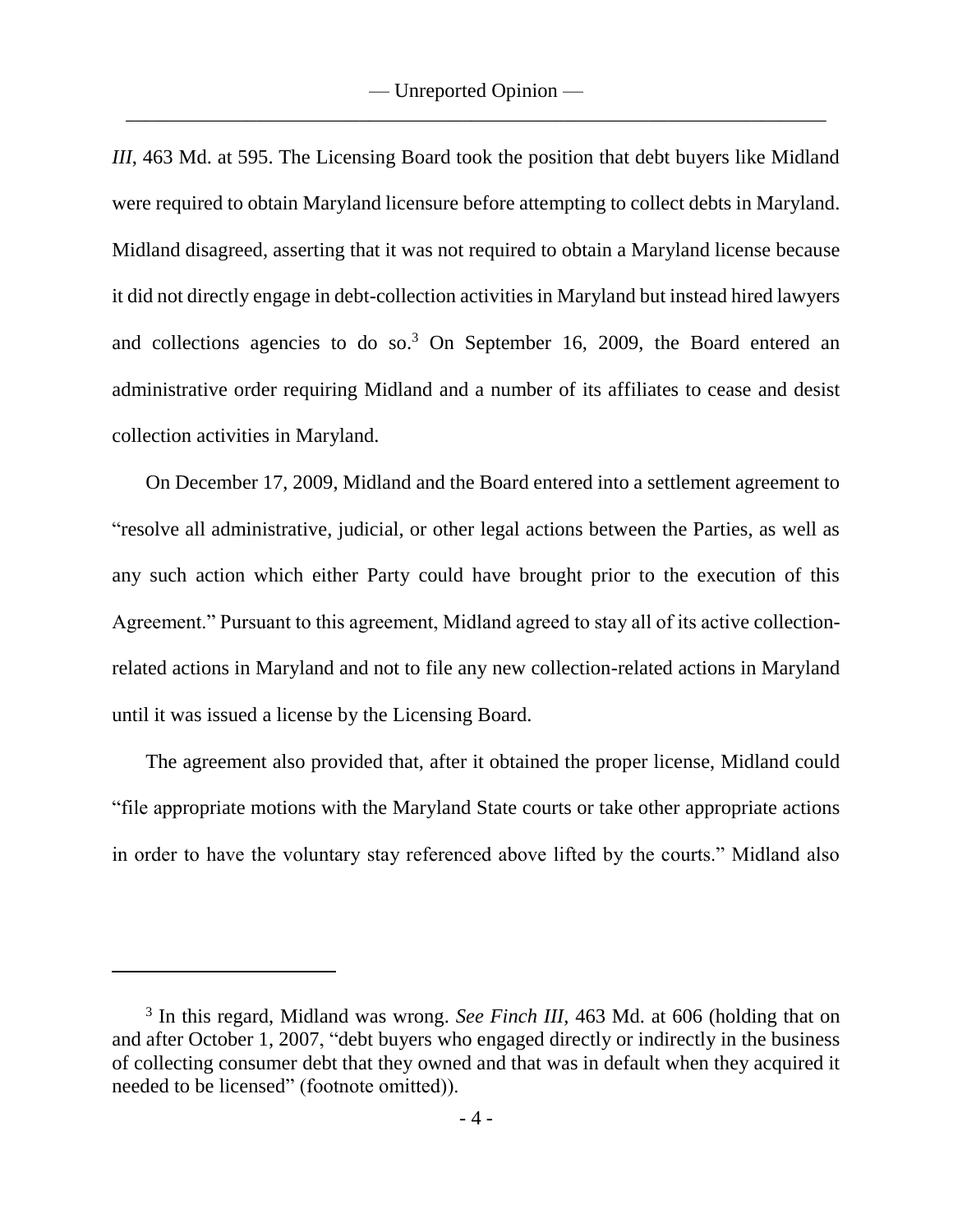agreed to pay a  $$998,000$  penalty.<sup>4</sup> On January 15, 2010, the Licensing Board issued Midland a collection-agency license.

To summarize, Midland obtained its judgment against Gambrell and received at least one payment from her before it was licensed to do so.

# *The Present Action*

Gambrell filed the present action on September 28, 2015. In 2016, she filed an amended complaint, which is the operative complaint. In it, she set out claims for unjust enrichment (count one), a claim for disgorgement of all funds collected by Midland through its efforts to enforce its judgment against her because those efforts were in violation of the Maryland Consumer Debt Collection Act<sup>5</sup> and the Maryland Consumer Protection Act<sup>6</sup> (count two), a similar claim based on Midland's alleged violations of the Maryland Collection Agency Licensing Act ("MCALA")<sup>7</sup> and the common-law action of money had and received (count three), a declaratory judgment that Midland's judgment against her was void and unenforceable together with an injunction against Midland's attempts to enforce the judgments in the future (count four), and declaratory and injunctive relief

 $\overline{a}$ 

<sup>4</sup> The agreement also provided that the Board dismissed its charges against Midland's affiliates.

<sup>5</sup> Md. Code, §§ 14-201 to -204 of the Commercial Law Article ("Com. Law").

<sup>6</sup> Com. Law §§ 13-101 to -501.

<sup>7</sup> Bus. Reg. §§ 7-101 to -502.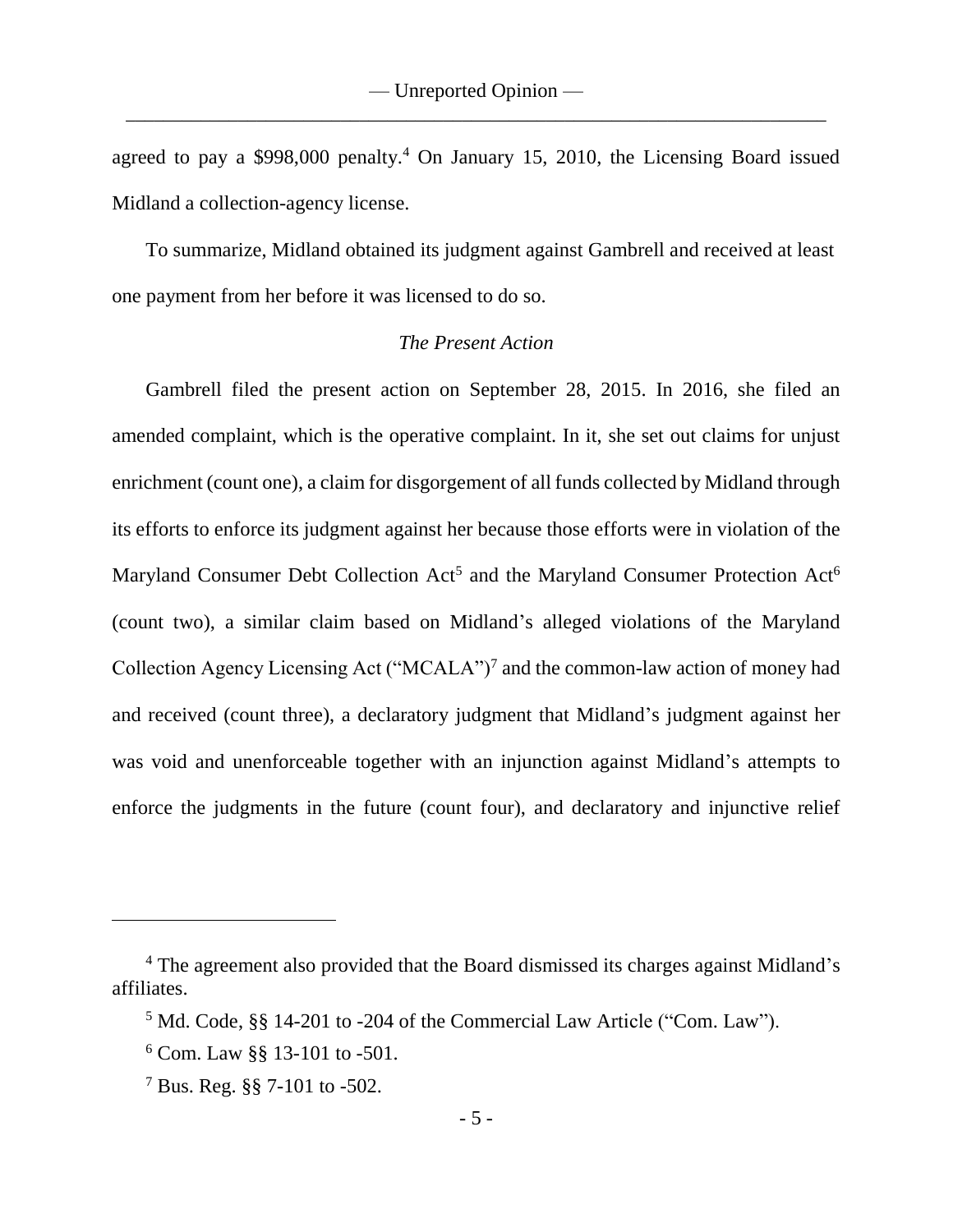against Midland's attempting to collect pre- and post-judgment interest and costs (count five). As to each count, Gambrell also sought class certification to encompass:

Those persons sued by Midland in Maryland state courts from October 30, 2007 [against] whom Midland obtained a judgment for an alleged debt, interest or costs, including attorney's fees . . . .]

Gambrell also sought a subclass certification consisting of "those members of the [c] lass from whom Midland collected . . . any sum on the judgment."

Midland filed a motion to dismiss Gambrell's amended complaint, arguing, pertinently, that all counts are time-barred and fail to state claims upon which relief can be granted, that Gambrell could not attack the District Court's judgment in a different court, that Gambrell's claims are not justiciable, and that its post-licensure collection activities were authorized by the State of Maryland through the Licensing Board. Gambrell filed an opposition to Midland's motion.

A hearing on the motion was held on September 19, 2016. At the conclusion of the hearing, the court issued an opinion from the bench. As to Gambrell's unjust-enrichment, statutory, and disgorgement claims (counts one, two, and three), the court concluded that in *Jason v. National Loan Recoveries*, 227 Md. App. 516, 531 (2016), this Court held that the three-year statute of limitations applied to those claims. According to the court, those claims accrued "when the defendant filed the collection action against the plaintiff as the defendant's unlicensed status was a matter of public record and [the Licensing Board] had issued an advisory notice requiring collection agents to be licensed two years prior to the commencement of the action," and that the limitations period had run in 2011. The court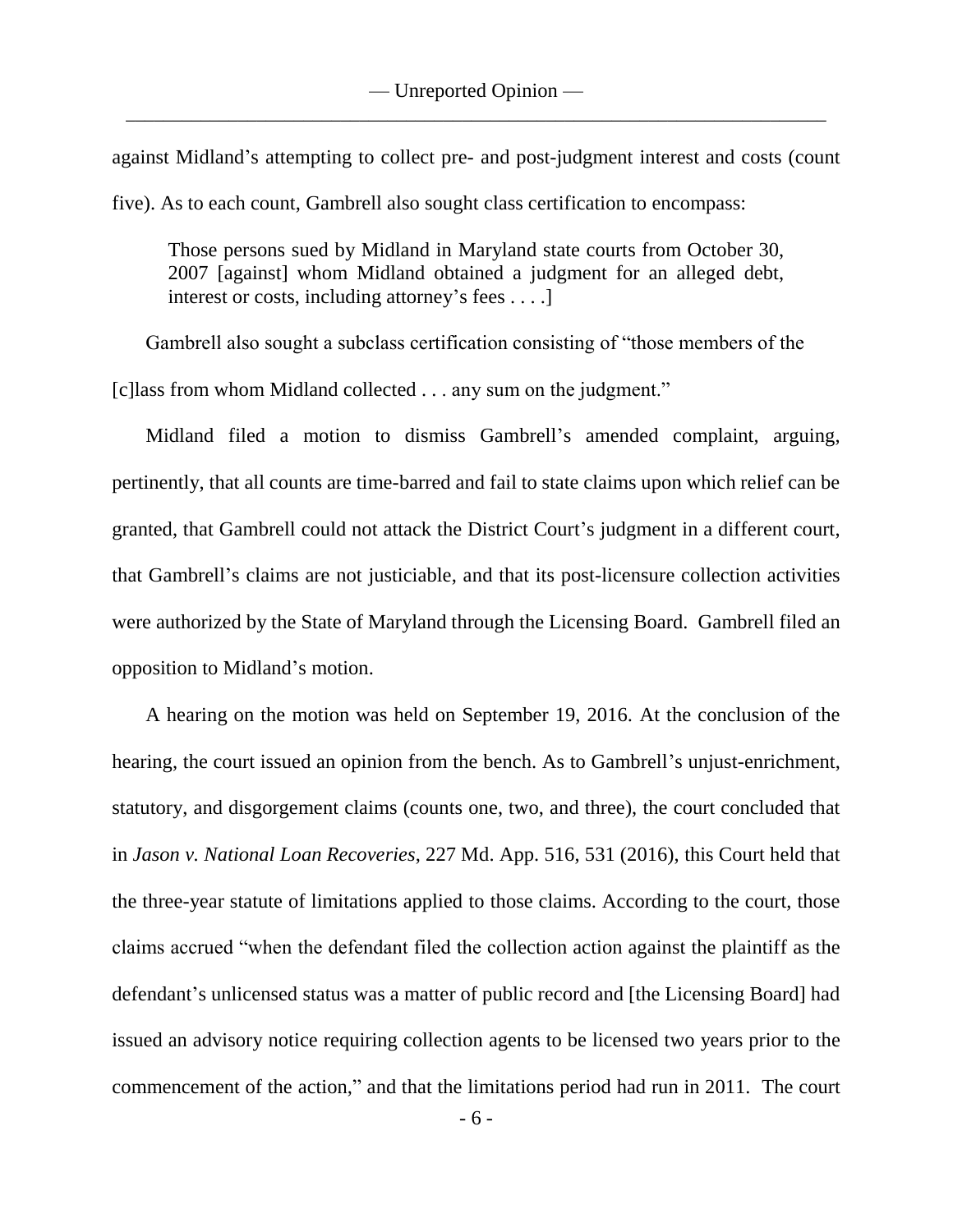made no distinction, as to the accrual date, between Gambrell's unjust-enrichment, statutory, or disgorgement claims.

Next, the court moved onto Gambrell's request for declaratory judgment and injunctive relief. First, the court addressed Midland's argument that the court lacked the authority to enter a declaratory judgment as to void judgments (discussed in some more detail below). Again relying on *Jason*, the court concluded that it had the authority to declare that judgments obtained by unlicensed debt collectors are void. Then, the court addressed *whether it should* grant the declaratory relief Gambrell sought. The court agreed with Gambrell that only a circuit court, and not the District Court, could grant declaratory relief. However, the court concluded that it—"it" being the Circuit Court for *Anne Arundel* County—could not declare a judgment entered by the District Court, sitting in *Montgomery County*, void. Rather, the court reasoned that if Gambrell wished to challenge the District Court's judgment, she must do so pursuant to that Court's revisory power under Md. Rule 3-535 and, if that fails, seek declaratory relief in the Circuit Court for Montgomery County. Thus, the circuit court granted Midland's motion to dismiss. It found that Gambrell's unjust-enrichment, statutory, and disgorgement claims were time-barred, and dismissed those claims with prejudice. Then, it denied Gambrell's claims for declaratory and injunctive relief, and dismissed those claims without prejudice.<sup>8</sup> Gambrell appealed.

<sup>&</sup>lt;sup>8</sup> A written order evidencing the court's rulings was filed on October 6, 2016.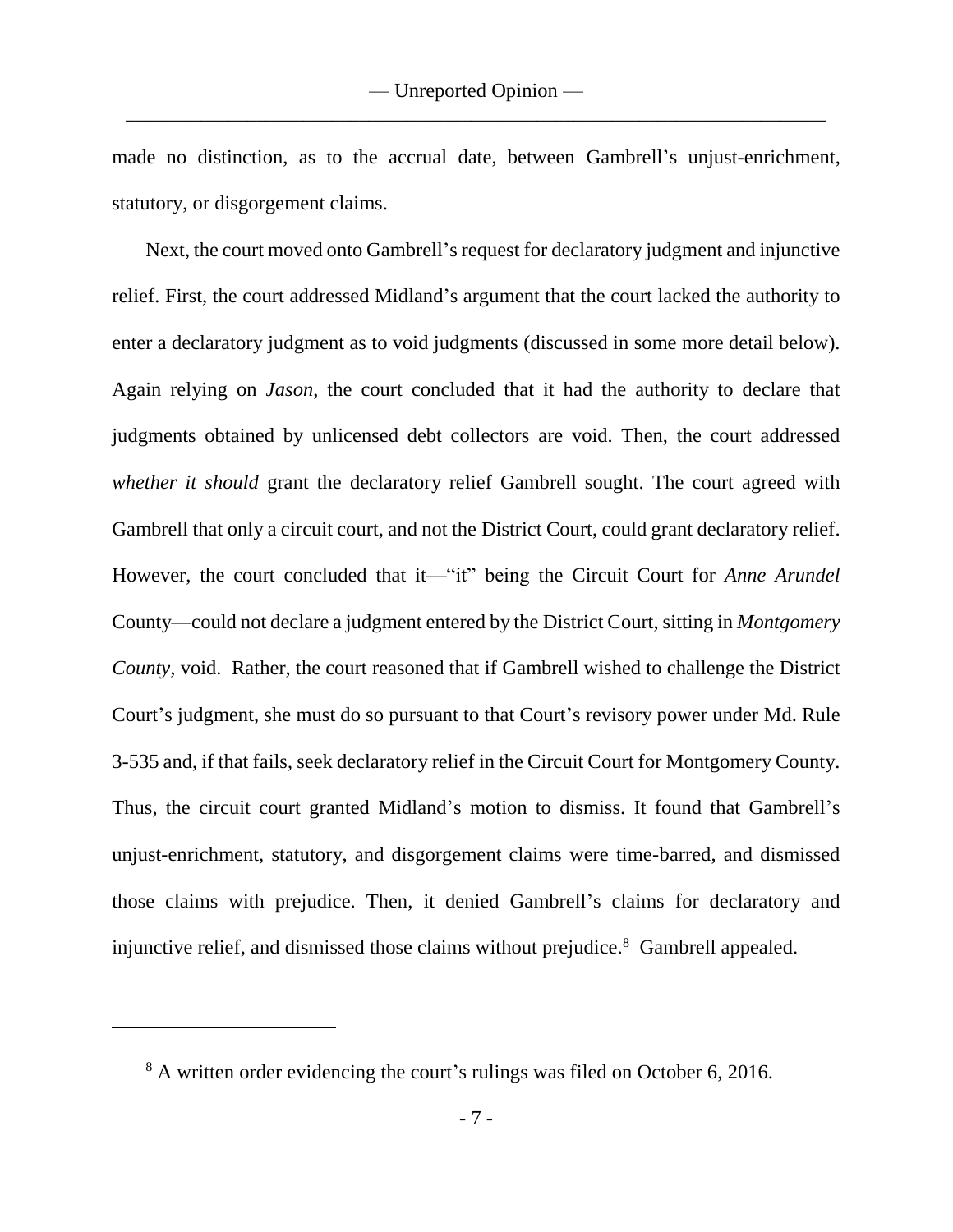# *Proceedings on Appeal*

Gambrell's notice of appeal was docketed on November 18, 2016. The case was briefed in the normal course and we held oral argument on December 7, 2017. On February 13, 2018, Gambrell filed what she called a "Notice of Additional Authority," drawing our attention to *Artis v. District of Columbia*, \_\_\_ U.S. \_\_\_, 138 S. Ct. 594 (2018), which was filed after oral argument. Midland objected to this but, on the principle that turnabout is fair play, asked us to consider the Supreme Court's opinion in *China Agritech, Inc. v. Resh*, \_\_\_ U.S. \_\_\_, 138 S. Ct. 1800, 1811 (2018), which was also filed after oral argument. On January 2, 2019, this Court entered an order staying further proceedings until the Court of Appeals filed its opinion in *Finch III.* After *Finch III* was filed, we lifted the stay and gave the parties permission to submit supplemental briefs in light of the Court of Appeals' decision. The parties did so, and those briefs addressed *Artis* and *China Agritech*. We held supplemental oral argument in this case on November 7, 2019. After oral argument, Midland filed a request for us to take judicial notice of the filing of an order of satisfaction in its collection case against Gambrell.

To clear up the record, we will deny the parties' motions for us to accept additional authority and will grant Midland's request that we take judicial notice.

## **The Standard of Review**

Pursuant to Md. Rule 2-322(b)(2), a defendant may seek dismissal of a complaint if the complaint "fail[s] to state a claim upon which relief can be granted." When a circuit court reviews a motion to dismiss for failure to state a claim, the court "must assume the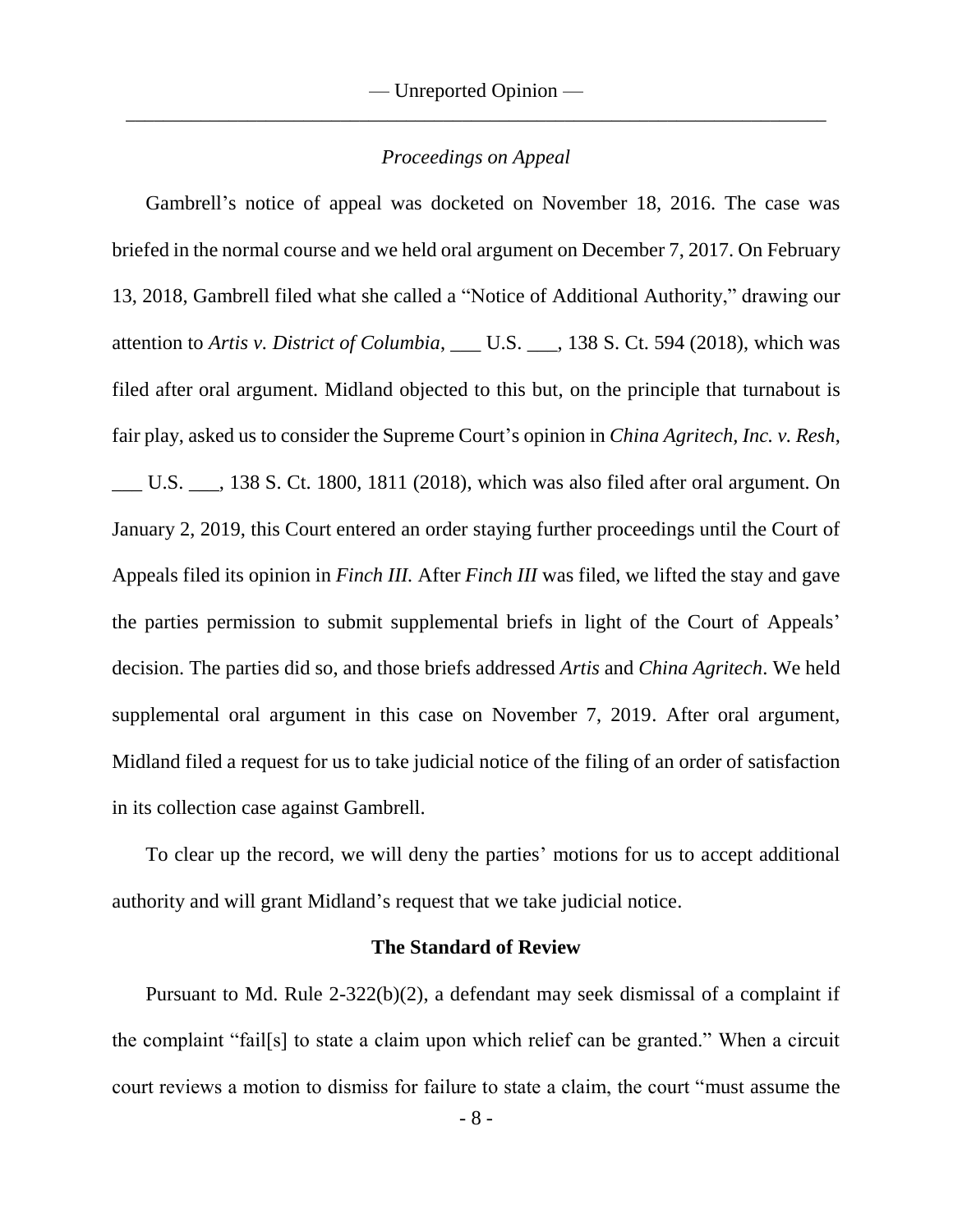truth of all well-pled facts in the complaint as well as the reasonable inferences that may be drawn from those relevant and material facts." *Ricketts v. Ricketts*, 393 Md. 479, 491– 92 (2006) (quoting *Porterfield v. Mascari II, Inc*., 374 Md. 402, 414 (2003)). "Dismissal is proper only if the alleged facts and permissible inferences, so viewed, would, if proven, nonetheless fail to afford relief to the plaintiff." *Id.* at 492. On appeal, we review whether a trial court's grant of a motion to dismiss was legally correct. *Higgenbotham v. Public Service Commission of Maryland*, 171 Md. App. 254, 264 (2006).

#### **Analysis**

### 1. Gambrell's Claims for Damages

In granting Midland's motion to dismiss, the circuit court concluded that the three-year statute of limitations found in Md. Code, § 5-101 of the Courts Article ("Cts. & Jud. Proc."), applied to Gambrell's claims for damages. Gambrell presents several reasons why we should hold that the court erred. Her contentions revolve around three issues: when her claims accrued, which limitations period applied to those claims, and whether the running of the statute(s) of limitations was tolled.

### A. Accrual

The circuit court decided that Gambrell's claims accrued on July 14, 2008, which is the date on which Midland filed its collection action against her. Gambrell argues that this was in error in light of *Finch I*, 212 Md. App. 748, and *Jason*, 227 Md. App. 516. She is incorrect. *Finch I* stands for several relevant propositions. The first is that a judgment in a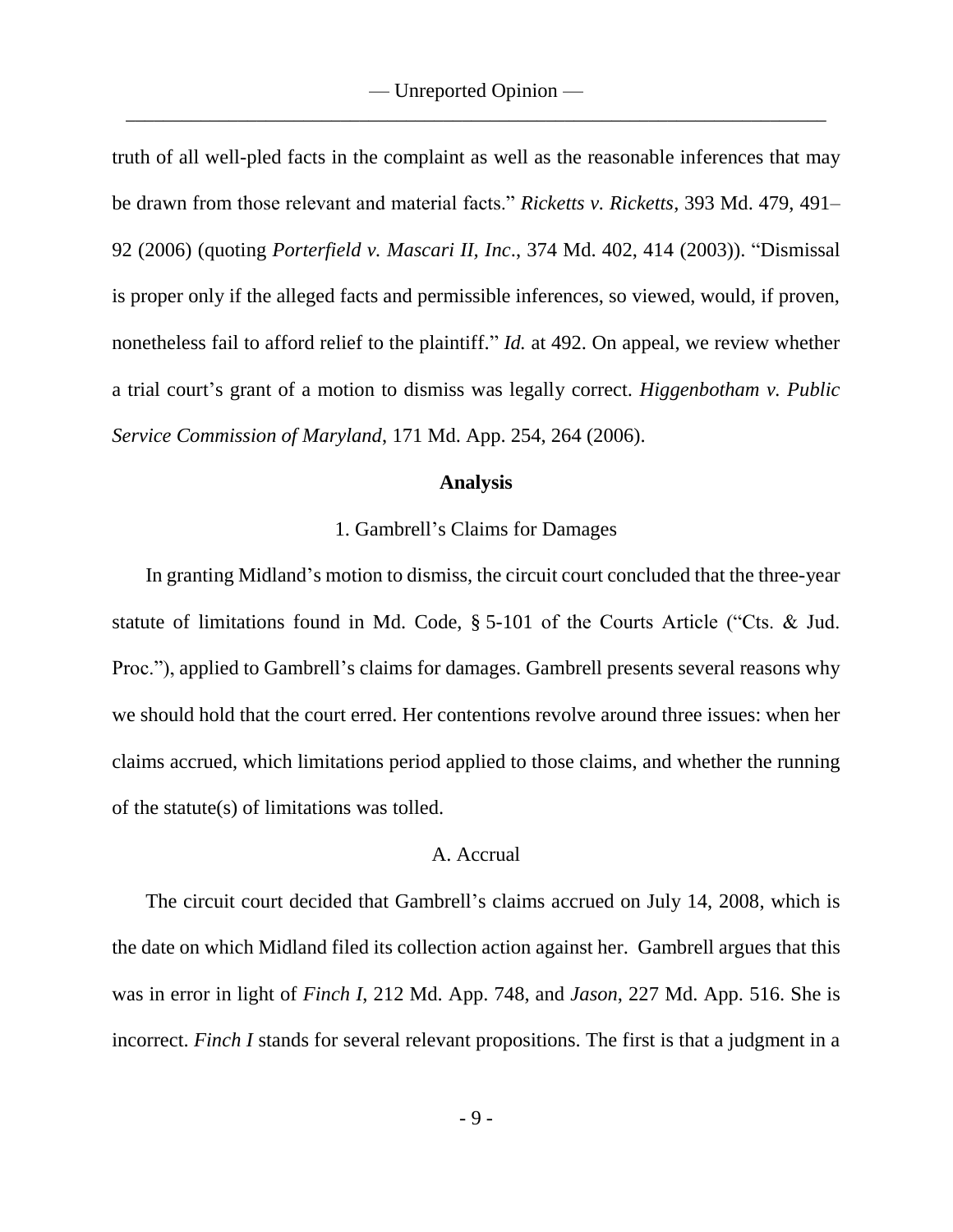collection action obtained by an unlicensed collection agency is void. *Id.* at 764<sup>9</sup> . The second is that void judgments may be collaterally attacked at any time. *Id.* at 765. Although the point is never expressly articulated in her brief, Gambrell appears to be arguing that the statute of limitations on any action pertaining to a void judgment does not begin to run until there is a judicial declaration that the judgment is void. This argument falls apart in the face of the Court of Appeals' holding in *Finch III* that judgments, including judgments obtained by unlicensed collection agencies, are not subject to "collateral attack on any ground other than the lack of fundamental jurisdiction to render those judgments." 463 Md. at 611. Gambrell also cites *Jason* for the principle that a void judgment can be attacked at any time. 227 Md. App. at 524–25. However, in that opinion, we were careful to note that the "passage of time could limit the *remedies* available to the judgment debtor who is the subject of a void judgment." *Id.* at 525 (emphasis in original).

The second holding in *Jason* that is relevant to the parties' contentions concerned when her causes of action for money damages accrued. We held that under Maryland's discovery rule, an action for damages accrues when the plaintiff "knew or reasonably should have known of the wrong." *Id.* at 531 (quoting *Poffenberger v. Risser*, 290 Md. 631, 636 (1981)). We also noted that the discovery rule applies to all civil actions. *Id.* Finally, we held that an action for unjust enrichment did not accrue until the defendant "actually took possession

<sup>9</sup> As we will explain. the Court of Appeals rejected this proposition in *LVNV Funding LLC v. Finch*, 463 Md. 586 (2019).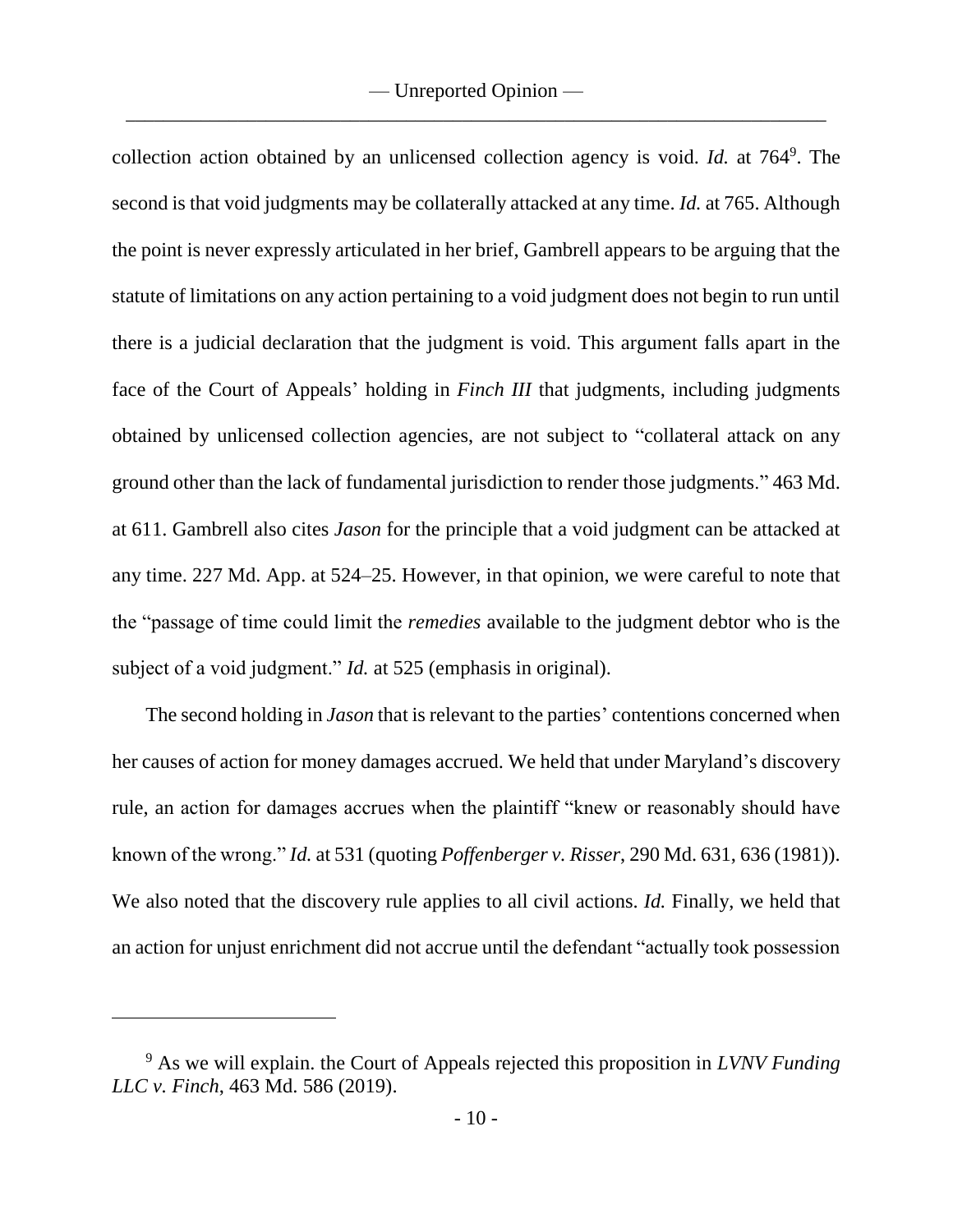of [the judgment creditor's] funds." *Id.* at 533. This means that Gambrell's cause of action for unjust enrichment and her other claims for monetary relief accrued on the date that Gambrell first conferred a benefit upon Midland, which was November 20, 2009, when Midland received a \$251.32 payment from Gambrell's account. Gambrell filed her action against Midland on September 28, 2015, almost six years after the accrual date.

Finally, Gambrel argues that the continuing-harm doctrine applies to her unjustenrichment claim since multiple payments were made to Midland over a period of time. The continuing-harm doctrine permits recovery by an injured party caused by a tortfeasor's sequential breaches of an ongoing duty by imposing a new limitations period for each breach. *See Litz v. Maryland Dep't of Env't*, 434 Md. 623, 649 (2013).

The continuing-harm doctrine permits recovery by an injured party caused by a tortfeasor's sequential breaches of an ongoing duty by imposing a new limitations period for each breach. *See Litz v. Maryland Department of the Environment*, 434 Md. 623, 649 (2013). The doctrine is usually applied in nuisance, trespass and other tort cases. *Id.* at 646; *Walton v. Network Solutions*, 221 Md. App. 676–77 (2015). This Court explained that there is a distinction between cases in which the continuing harm theory applies and those in which the damages claimed are "simply the continuing ill effects of prior tortious acts." *Bacon v. Arey*, 203 Md. Ap. 606, 656 (2012). In *Walton*, we held that the continuing-harm doctrine did not apply in a case involving a violation of the Maryland Consumer Protection Act: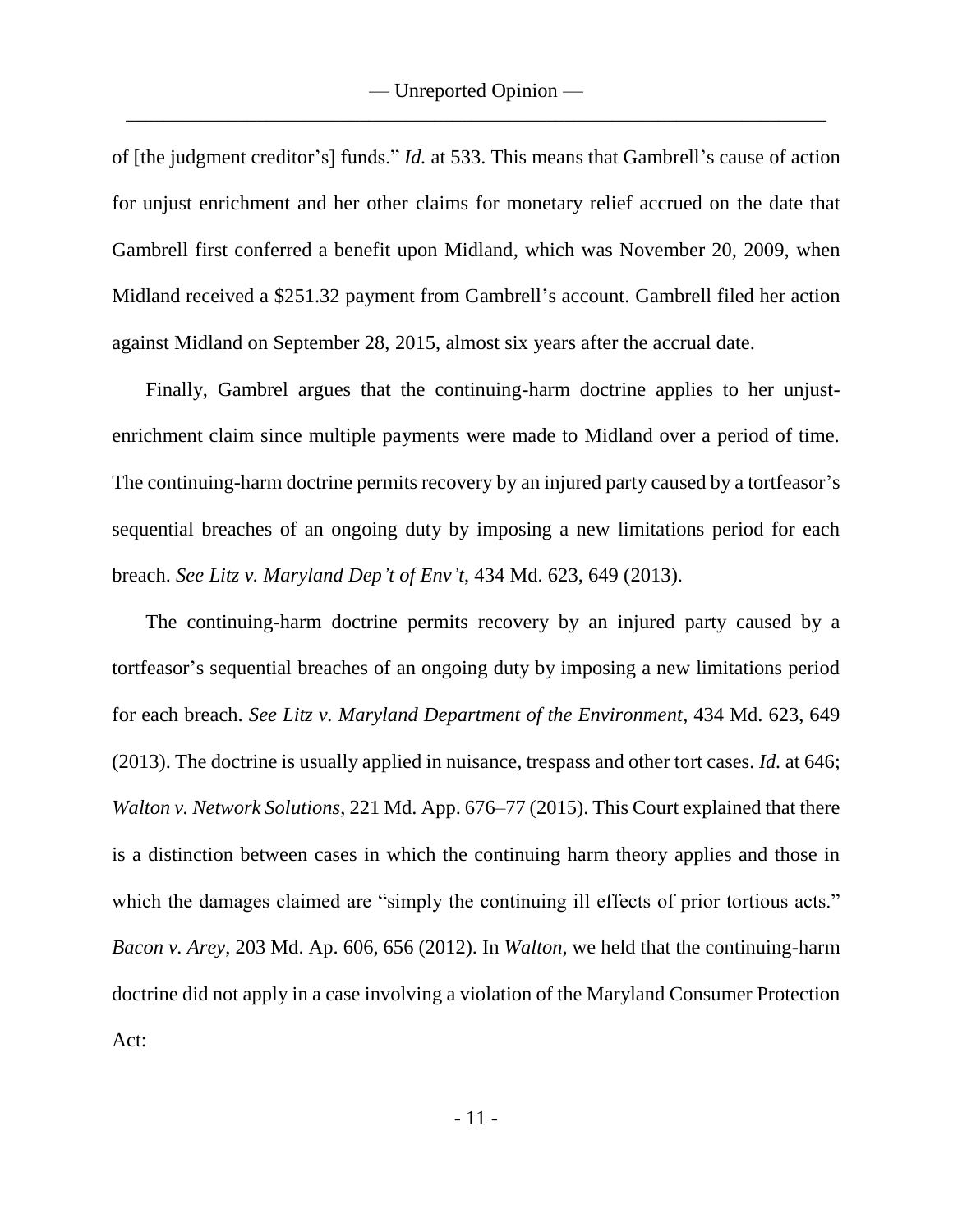the current case does not involve a trespass or nuisance claim, but instead involves an MCPA deceptive practice claim. There has been no intrusion by way of trespass or nuisance onto appellant's property, justifying the application of the continuing harm doctrine. Here, appellee's actions of sending numerous e-mails did not delay the accrual of appellant's MCPA action to a further date.

221 Md. App. at 667.

We believe that the same reasoning is applicable with regard to Gambrell's claims: Midland's actions did not involve a trespass or nuisance. Gambrell's statutory causes of action accrued when he was placed on inquiry notice of Midland's wrong-doing. At the very latest, this occurred when Midland received its first payment on the judgment.

# B. The Appropriate Limitations Period

Gambrell asserts that Cts. & Jud. Proc.  $\S 5{\text -}101^{10}$  does not apply to her unjustenrichment and other claims for damages arising out of Midland's violations of statutory claims. Instead, she asserts, the twelve-year limitations period set out in Cts. & Jud. Proc.§ 5-102<sup>11</sup> applies. These contentions were addressed in detail in *Jason v. National* 

\* \* \*

(3) Judgment[.]

<sup>&</sup>lt;sup>10</sup> Cts. & Jud. Proc.  $\S$  5-101 states:

A civil action at law shall be filed within three years from the date it accrues unless another provision of the Code provides a different period of time within which an action shall be commenced.

<sup>&</sup>lt;sup>11</sup> Cts. & Jud. Proc.  $\S$  5-102 states in pertinent part:

<sup>(</sup>a) An action on one of the following specialties shall be filed within 12 years after the cause of action accrues. . . :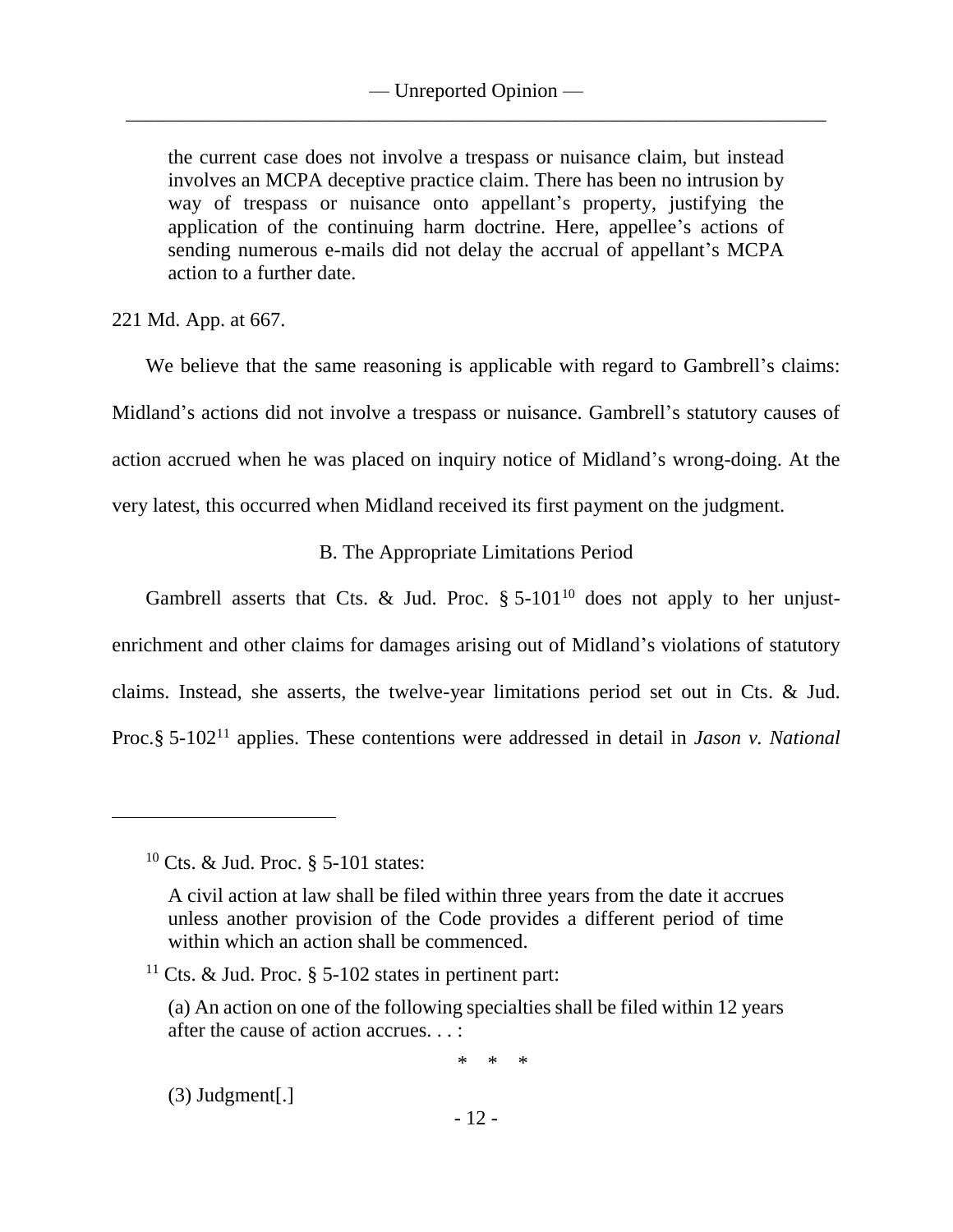*Loan Recoveries, LLC*, 227 Md. App. 516, 527–34 (2016). In that case, and among other things, we held that Courts & Jud. Proc.  $\S$  5-102(a)(3) applied neither to claims for unjust enrichment nor to claims for damages arising out of alleged violations of Maryland statutes. We reiterated these holdings in *Murray v. Midland Funding*, 233 Md. App. 254, 259–60 (2017).

### C. Class Action Tolling?

Gambrell asserts that the running of the statute of limitations on her claims for money damages was tolled by the pendency of two would-be class-action cases pending against Midland in Maryland state courts: *Cain v. Midland Funding, LLC*, No. 24-C-13-004869, filed in the Circuit Court for Baltimore City on July 30, 2013, and *Murray v. Midland Funding, LLC*, No. 02-C-14-187207, filed in the Circuit Court for Anne Arundel County on April 24, 2014. We do not agree.

As we explained, the three-year statute of limitations found in Courts & Jud. Proc. § 5- 101 applies to all of Gambrell's claims for money damages. Gambrell's causes of action for damages accrued on November 20, 2009, which was the date that Gambrell first conferred a benefit upon Midland. This means that limitations expired on her claims for damages on November 21, 2012. *Cain* was filed on July 30, 2013 and *Murray* was filed on April 24, 2014. The circuit court did not err when it concluded that Gambrell's claims for monetary damages were time-barred.